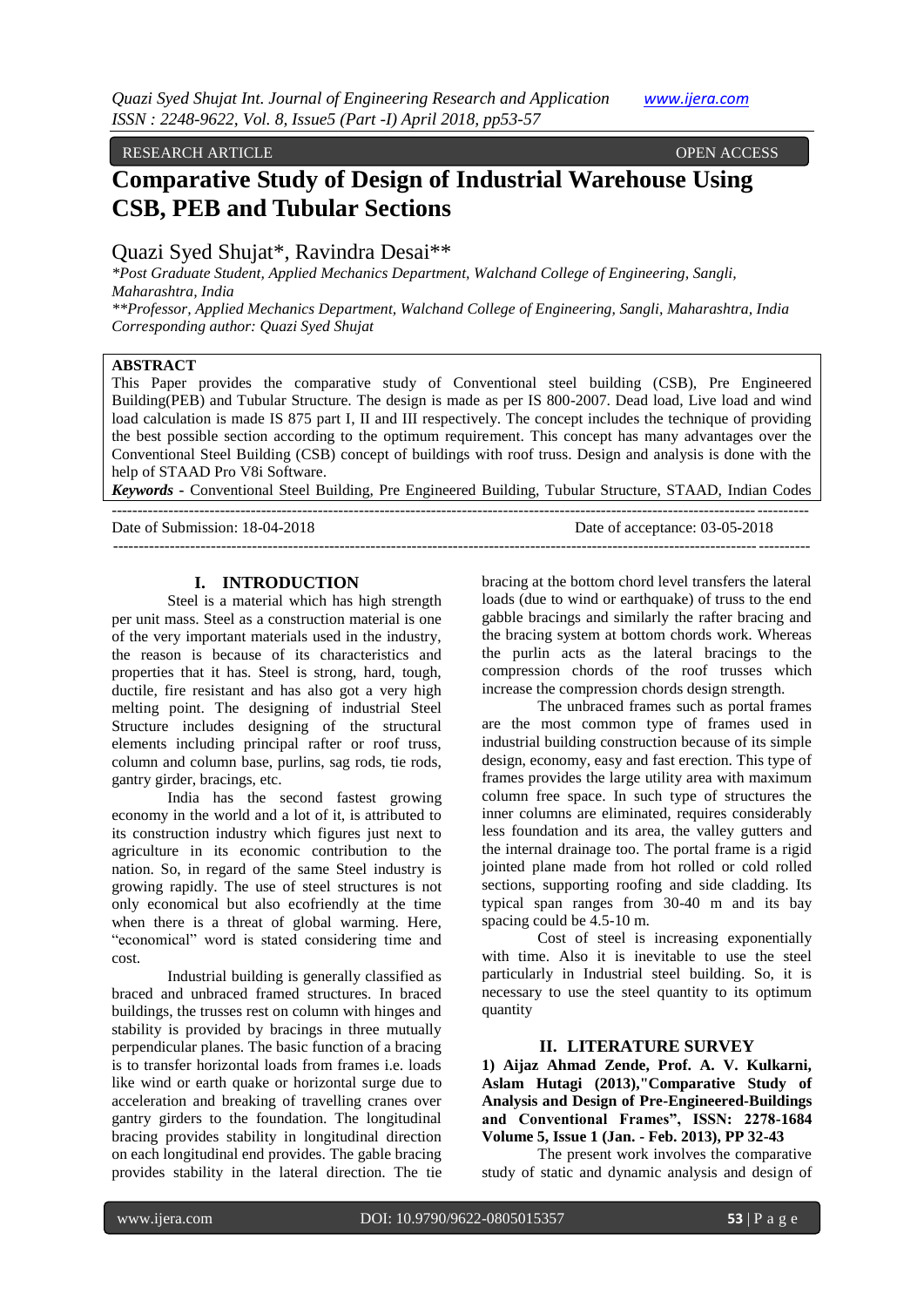Pre Engineered Buildings (PEB) and Conventional steel frames. Design of the structure is being done in Staad Pro software and the same is then compared with conventional type, in terms of weight which in turn reduces the cost. Three examples have been taken for the study. Comparison of Pre Engineered Buildings (PEB) and Conventional steel frames is done in two examples and in the third example, longer span Pre Engineered Building structure is taken for the study. In the present work, Pre Engineered Buildings (PEB) and Conventional steel frames structure is designed for dynamic forces, which includes wind forces and seismic forces. Wind analysis has been done manually as per IS 875 (Part III) – 1987 and seismic analysis has been carried out as per IS 1893 (2002). To Conclude "Pre-Engineered Building Construction gives the end users a much more economical and better solution for long span structures where large column free areas are needed".

# **2) C. M. Meera (2013),"Pre-Engineered Building Design of an Industrial warehouse", International Journal of Engineering Sciences & Emerging Technologies, June 2013. Volume 5, Issue 2, pp.: 75-82**

This paper is a comparative study of PEB concept and CSB concept. The study is achieved by designing a typical frame of a proposed Industrial Warehouse building using both the concepts and analyzing the designed frames using the structural analysis and design software Staad Pro. He concluded that PEB structures can be easily designed by simple design procedures in accordance with country standards. In light of the study, it can be concluded that PEB structures are more advantageous than CSB structures in terms of cost effectiveness, quality control speed in construction and simplicity in erection. The paper also imparts simple and economical ideas on preliminary design concepts of PEBs. The concept depicted is helpful in understanding the design procedure of PEB concept.

# **3) M.G.Kalyanshetti, G.S.Mirajkar, "Comparison between Conventional Steel Structures and Tubular Steel Structures" International Journal of Engineering Research and Application (Ijera) Vol. 2, Issue 6, November- December 2012**

This research involves the economy, load carrying capacity of all structural members and their corresponding safety measures. Economy was the main goal of this study involving comparison of conventional sectioned structures with tubular sectioned structure for given requirements. For study purpose superstructure-part of an industrial building is considered and comparison is made. Research

reveals that, up to 40 to 50% saving in cost is achieved for square and rectangular tubular sections.

# **4) Trilok Gupta, Ravi K. S Harma, "Analysis of Industrial Sheppon Different Philosophies" International Journal of Research In Advent Technology, Vol.1, Iss Ue 5, Dec Ember 2013**

The research involves various kinds of industrial roof trusses by using computer software. It also involves the knowledge regarding steel roof trusses and the design philosophies with worked examples. From the observations they concluded that, the sections designed using limit state methods are more economical than the sections using working stress method. It was observed that the tubular section designed by limit state method was the most economical among the three sections which were used

# **III. METHODS AND MATERIALS 1) Conventional Steel Building-**

Conventional steel buildings (CSB) are low rise steel structures with roofing systems of truss with roof coverings. They are constructed with the traditional method. Conventional steel buildings use rolled sections and due to that the weight of the structure increases. With the passage of time the technology is emerging and as a outcome of that CSB is being replaced by PEB and tubular structures. Due to the following reasons the CSB is going to be replaced by PEB and tubular structure-

1) Design- Requires heavy detailing with modifications.

2) Foundation- Widespread foundations are required. 3) Structural weight- Conventional steel section are heavier in weight. 4) Erection cost and time- It takes time up to 10-12

weeks for erection and expensive. 5) Overhead space- Use of standard sections limits

the overhead space. 6) Inside Space- Large spans CSB with interior columns reduces the inside space

7) Seismic Resistance- Rigid and heavy structural members do not perform well against the seismic reactions.

8) Performance- Faulty connections may leads to poor performance

9) Demountability- May takes more time for demounting

# **2) Pre Engineered Building-**

Pre-engineered buildings are nothing but steel buildings in which excess steel is avoided by tapering the sections as per the bending moment's requirement. If we go for regular building cost and time both will be more making it uneconomical. In pre-engineered buildings, complete designing is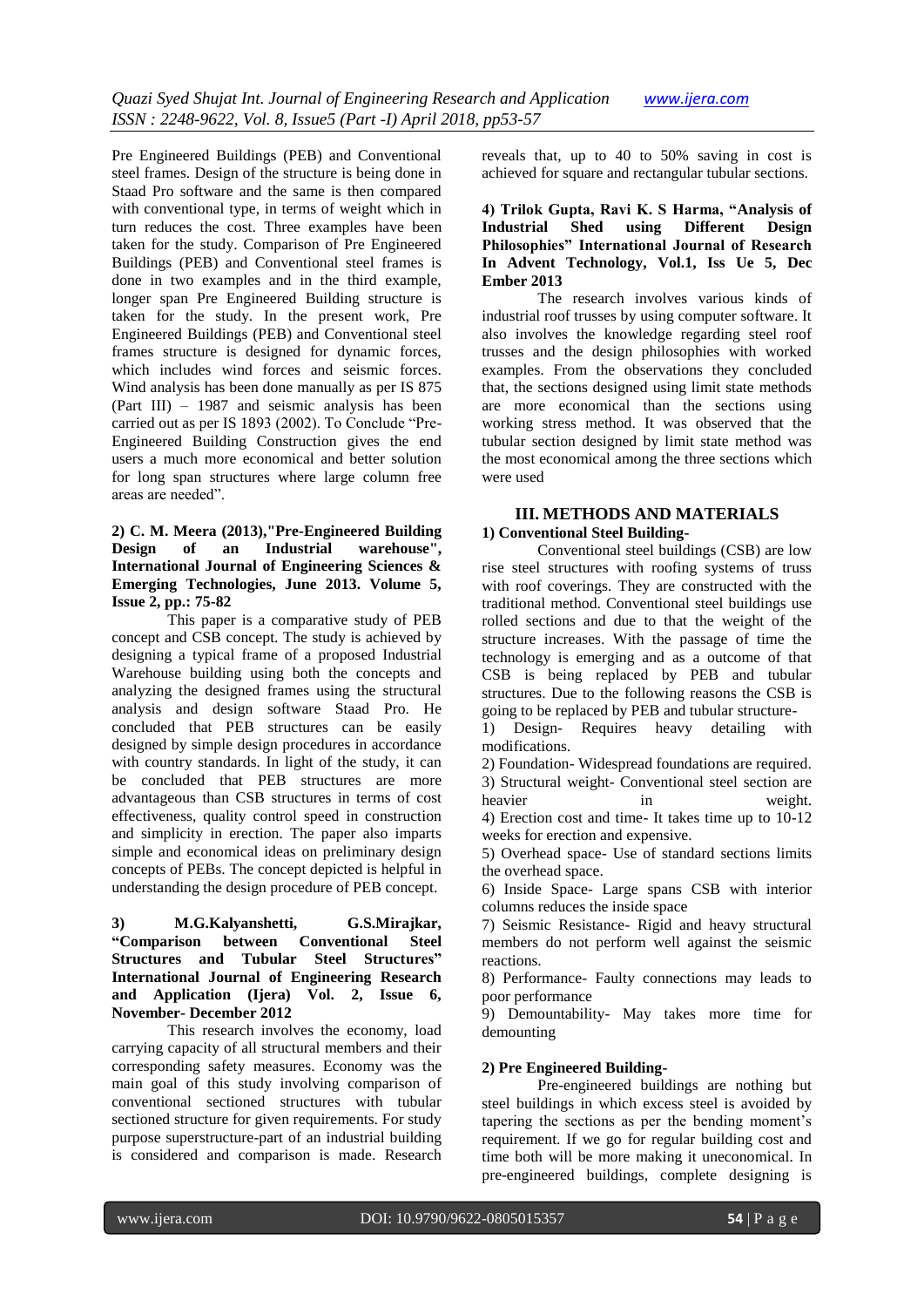done in the factory, as per design, members are prefabricated and then transported to the site where they are erected in less time

# **Advantages of PEB**

1) Steel arriving at the site is dry with no residual oil on the surface

2) PEB system is excellent resistant in transit to corrosion and storage strain

3) This system reduces energy loads on buildings due to long term bright surface that helps to retain heat reflectivity

#### **Disadvantages of PEB**

1) Susceptible to Corrosion: If not properly maintained the steel frames are susceptible to corrosion, thus special coatings becomes necessary to resist the corrosion of steel

2) Low Thermal Resistivity: Steel being a metal is good at conducting heat, thus it reduces the thermal comfort in the building.

3) Low Fire Resistance: During fire, this type of building becomes more susceptible to damage due its conductivity.

#### **3) Tubular Structure**

Supremacy of tubular or hollow structural can be ascertained by looking at nature. Nature is known to optimize on all kinds of material requirements, particularly of the important load supporting members. Its economy without sacrifice of usefulness is reflected in the hollowness of bones in the structural system of living beings specially human body.

Something that's trending extensively in the construction atmosphere is the use of tubular steel structures. The reason is because of its robust, long-lasting, and most importantly, customizable. In some cases, depending on the size and weight of tubular steel pipe vs. the same or similar size solid steel bar, the tubular steel might be stronger. The molecular structure of the solid steel have the molecules stacked close together, any shock or stress will compress the molecules closer together with no place to go unless the steel bends or breaks. A steel tube has the hollow area which allows shock or stress to be released, it will be less likely to bend or break. It also depends on what the application is, tubular steel will definitely be lighter in weight, can be filled. Cost is cheaper

Structural hollow sections are especially suitable for compressing and torsion members. In the tubular truss design, the amount of joints should be kept as small as possible to reduce the needed labour in machine workshop.

### **Advantages of tubular sections**

1) Strength to weight ratio is more.

2)30 to 40% less surface area than that of an equivalent rolled section. Therefore the cost of maintenance cost of painting or protective coatings reduce considerably.

3) Compressive strength and torsional behavior. Because of that Tubular sections behave more efficiently than conventional steel section. 4) No Sharp Edges.

#### **Problem Statement**

The present study includes the design of Industrial warehouse. The design is done by CSB, PEB and Tubular sections. The structure consists of,

Height upto eaves – 8m

Total Height – 11m

Span of Warehouse – 20m

Centre to Centre spacing of truss – 5m

Length of warehouse – 50m

Basic wind speed – 50m/s

Type of covering – GI Sheeting



# **Fig.1** 3D View of the structure

#### **A) Designed Sections**

Loading and Load Combinations-Loads

1) Dead Load (DL)- GI Sheets.

2) Live load (LL)- IS 875 part 2. 3) Wind Load (WL)- IS 875 part 3.

Load Combinations

4)1.5(DL+LL)

5)1.5(DL+WL 0 DEG)

6)1.5(DL+WL 90DEG)

# **IV. RESULTS AND DISCUSSION**

The weight and utilization ratio of each section is calculated and compared in the tabular format below,

| Sr. No.         | Member              | Rolled            | Tubular         | <b>PEB</b>     |  |
|-----------------|---------------------|-------------------|-----------------|----------------|--|
| Purlins         | Purlin              | <b>ISMC100</b>    | ISMC100         | <b>ISMC100</b> |  |
|                 | Rafter              | 2 ISA100X100X8 SD | 1651H           |                |  |
|                 | Tie                 | 2ISA150X90X15LD   | <b>PIP2730H</b> | ---            |  |
| Truss           | Chords              | 2 ISA90X90X12LD   | PIP1016H        | ---            |  |
|                 | <b>Verticals</b>    | 2ISA110X110X10LD  | PIP1016H        | ---            |  |
|                 | Tie Member          | ISA 200X150X10    | <b>PIP2730H</b> | ---            |  |
| <b>Bracings</b> | <b>Top Bracings</b> | ISA180X180X18     | <b>PIP1397L</b> | ISA180X180X18  |  |
|                 | Side bracing        | ISA200X150X12     | PIP3239H        | ISA200X150X12  |  |
| Runner          | <b>Tie Runner</b>   | 2 ISA90X90X6SD    | <b>PIP424L</b>  | --             |  |
|                 | Side Runner         | <b>ISMC125</b>    | <b>PIP424L</b>  | <b>ISMC125</b> |  |
| Columns         | Columns             | <b>ISMB350</b>    | PIP3239H        | ---            |  |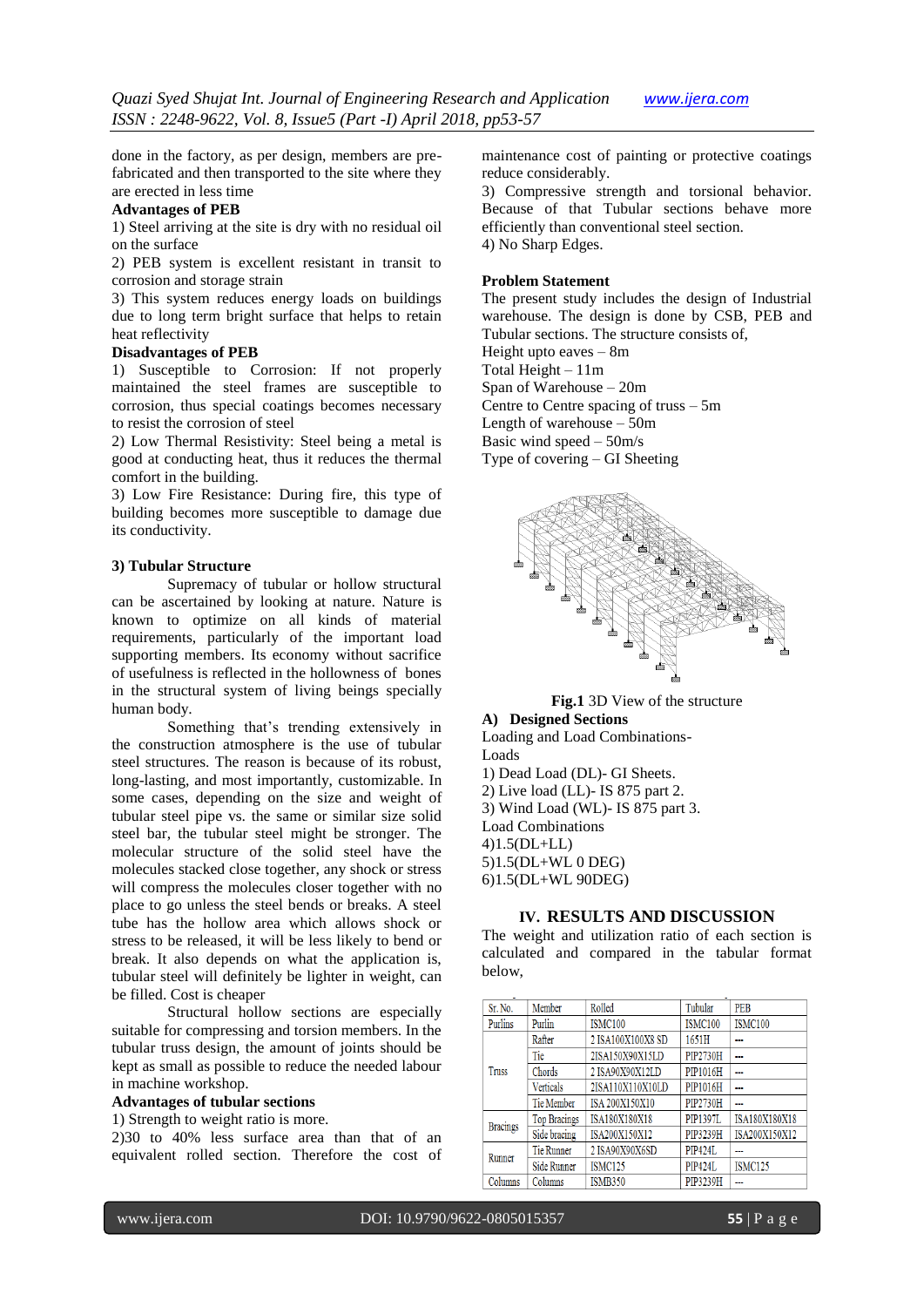# **Table No. 1**- Designed Sections

#### B) **Details of tapered Section**

| PEB |                |                    |                    |         |                    |                    |                    |         |                    |
|-----|----------------|--------------------|--------------------|---------|--------------------|--------------------|--------------------|---------|--------------------|
|     | TOP MEMBER (m) |                    |                    |         | Column (m)         |                    |                    |         |                    |
|     | <b>TAPER 1</b> | TAPER <sub>2</sub> | TAPER <sub>3</sub> | TAPER 4 | TAPER <sub>5</sub> | TAPER <sup>1</sup> | TAPER <sub>2</sub> | TAPER 3 | TAPER <sub>4</sub> |
| Fi  | 0.4            | 0.4                | 0.3                | 0.3     | 0.4                | 0.6                | 05                 | 0.4     | 0.5                |
| F2  | 0.012          | 0.012              | 0.012              | 0.012   | 0.012              | 0.012              | 0.012              | 0.012   | 0.012              |
| F3  | 0.4            | 0.3                | 0.3                | 0.4     | 0.4                | 0.6                | 0.6                | 0.5     | 05                 |
| F4  | 0.3            | 0.3                | 0.3                | 0.3     | 0.3                | 0.21               | 0.21               | 0.21    | 0.21               |
| B   | 0.025          | 0.025              | 0.025              | 0.025   | 0.025              | 0.0203             | 0.0203             | 0.0203  | 0.0203             |
| F6  | 0.3            | 0.3                | 0.3                | 0.3     | 0.3                | 0.21               | 0.21               | 0.21    | 0.21               |
| F   | 0.025          | 0.025              | 0.025              | 0.025   | 0.025              | 0.0203             | 0.0203             | 0.0203  | 0.0203             |

**Table No. 2** Details of tapered sections

#### **Table No. 3** Description of symbols

| Sr. No. | Description                    | Symbol |
|---------|--------------------------------|--------|
|         | Depth of Section at Start Node | F1     |
| 1       | Thickness of Web               | F2     |
| 3       | Depth of Section at Start Node | F3     |
|         | Width of Top Flange            | F4     |
| 5       | Thickness of Top Flange        | F5     |
| 6       | Width of Bottom Flange         | F6     |
|         | Thickness of Bottom Flange     | F7     |



**Fig. No. 2 –**Tapered Sections

# **C) Results**

**1) Avg Utilization ratio**

|                                    | Rolled | Tubular | <b>PEB</b> |  |  |
|------------------------------------|--------|---------|------------|--|--|
| Column                             | 0.4    | 0.75    | 0.53       |  |  |
| Truss/Tapered                      | 0.5    | 0.66    | 0.6        |  |  |
| Member                             |        |         |            |  |  |
| Table Mart Assument Strategy and a |        |         |            |  |  |

**Table No. 4** Average utilization ratio

# **2) Comparison of weights**

| Weights        | Rolled | Tubular | <b>PEB</b> | % Saving | $\frac{0}{0}$ |
|----------------|--------|---------|------------|----------|---------------|
| (KN)           |        |         |            | tubular  | Saving        |
|                |        |         |            |          | PEB           |
| Truss/         | 383.75 | 196.34  | 350        | 48.84    | 8.80          |
| Tapered        |        |         |            |          |               |
| Member         |        |         |            |          |               |
| <b>Bracing</b> | 228.17 | 93.17   | 204.4      | 59.17    | 10.38         |
| s              |        |         | 9          |          |               |
| Column         | 125    | 118.17  | 90.85      | 5.47     | 27.32         |
| Total          | 736.92 | 407.68  | 645.3      | 44.68    | 12.43         |
|                |        |         |            |          |               |

**Table No. 5** Comparison of weights

# **D) Discussion**

- From the above study we can say that,
- 1) In case of warehouse PEB is 14.73% more economical than CSB
- 2) In case of warehouse Tubular Structure is 39.54% more economical than CSB
- 3) For warehouse average utilization ratio is 0.45 in CSB.
- 4) For warehouse average utilization ratio is 0.52 in PEB.
- 5) For warehouse average utilization ratio is 0.58 in tubular Structure

# **V. CONCLUSION**

1) Pre-engineered building is more economical than conventional building and the saving depends on various parameters.

Also PEB requires special computer design, light in weight, aesthetically good and overall erection time is less that 6 weeks which makes it cost effective

2) Tubular trusses is more economical than preengineered building and this results in its effective utilization.

 Since the restriction of sizes available in the market its use is not that much popular, but with the emerging technology and knowing the importance of tubular structure the use of the same will dominate in future.

3) Effective material utilization in tubular structure till certain limit as compared to PEB the reason behind it is availability of the standard tubular sections.

### **REFERENCES**

- [1] Fatemeh Javidan, Amin Heidarpour, Xiao-Ling Zhao, Jussi Minkkinen (2016),"Application of high strength and ultra-high strength steel tubes in long hybrid compressive members: Experimental and numerical investigation", Thin-Walled Structures, Volume 102, May 2016, Pages 273-285
- [2] Ming-Xiang Xiong, De-Xin Xiong , J.Y. Richard Liew (2017),"Axial performance of short concrete filled steel tubes with high- and ultra-high- strength materials", Engineering